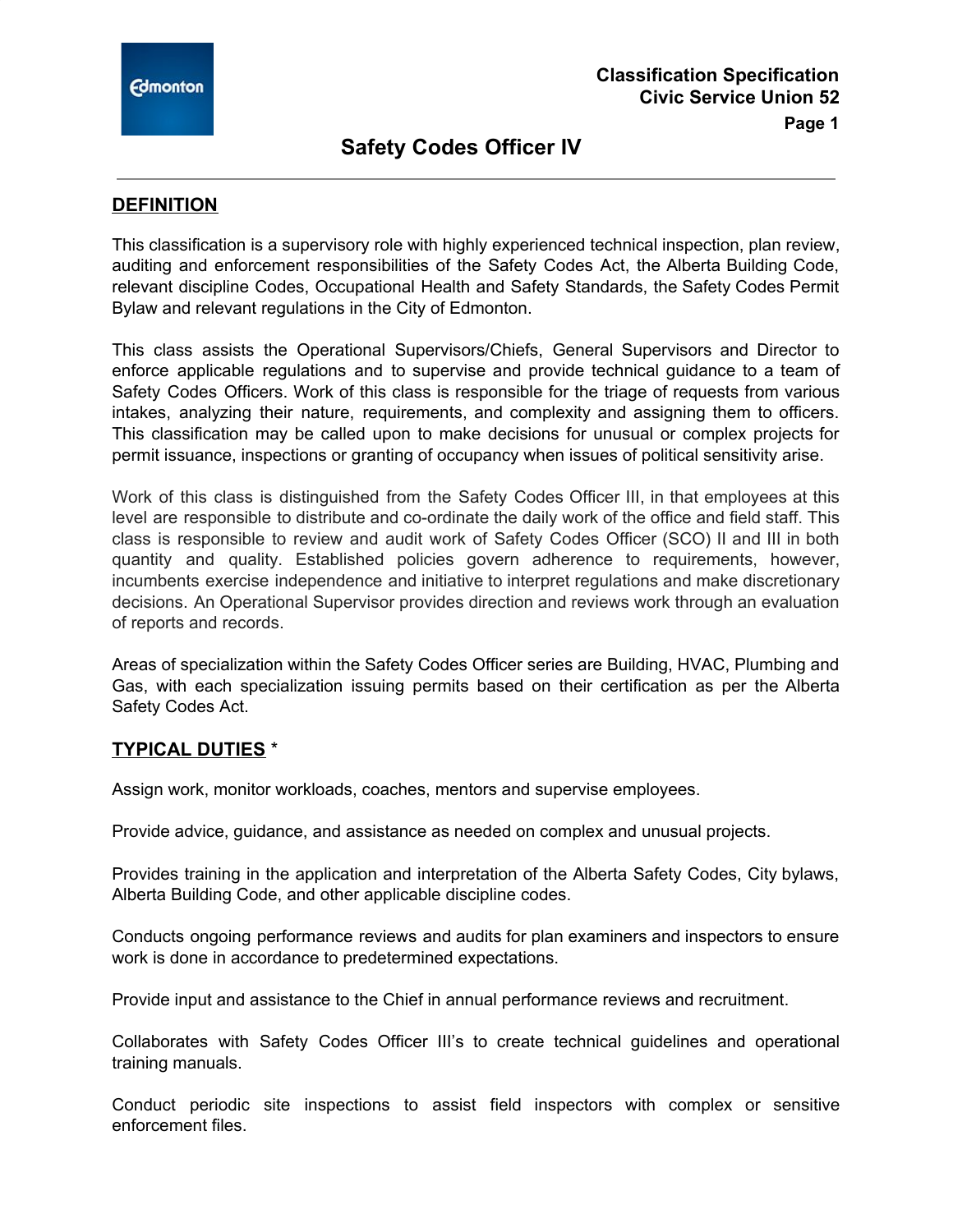

Investigate escalated customer inquiries involving permit fee charges, equipment installation information or construction information as required, ensuring proper enforcement of Safety Codes Act.

Perform on-site inspections and confer with contractors, engineers, architects, developers, building owners and other external stakeholders to explain and interpret code requirements and other related regulations.

Conduct Occupational Health & Safety inspections, document issues and concerns and coordinate resolution as required.

Collaborates with other senior Safety Codes Officers to complete inspections of higher visibility, sensitivity or complexity that may require a multiple discipline perspective.

### **KNOWLEDGE, ABILITIES AND SKILLS**

Ability to effectively plan, assign and supervise the work of subordinates.

Exceptional knowledge of standard methods, equipment, materials, methods and techniques involved in building construction.

Exceptional knowledge of the Safety Codes Act, the Alberta Building Code, City bylaws, and applicable discipline codes and regulations such as; National Plumbing Code of Canada, Natural Gas and Propane Installation Code, Alberta Private Sewage Systems Code, Alberta Electrical Utility Code.

Ability to recognize faulty construction, equipment or hazardous conditions pertaining to building construction, renovations or alterations of all building types through the review of plans or on-site inspection.

Ability to analyze and interpret designs, plans, job specifications of varying complexity and size.

Advanced communication skills, both verbally and in writing to effectively express ideas, convey important information to concerned parties and foster compliance, collaboration or buy-in.

Ability to share knowledge and provide guidance and supervision to Safety Codes Officers.

Demonstrate leadership in professionalism and customer service to work through a variety of customer inquiries and applications, setting a positive example for other Safety Codes Officers.

Demonstrated leadership ability to coach and mentor staff and provide technical guidance, while building the workforce culture of the team.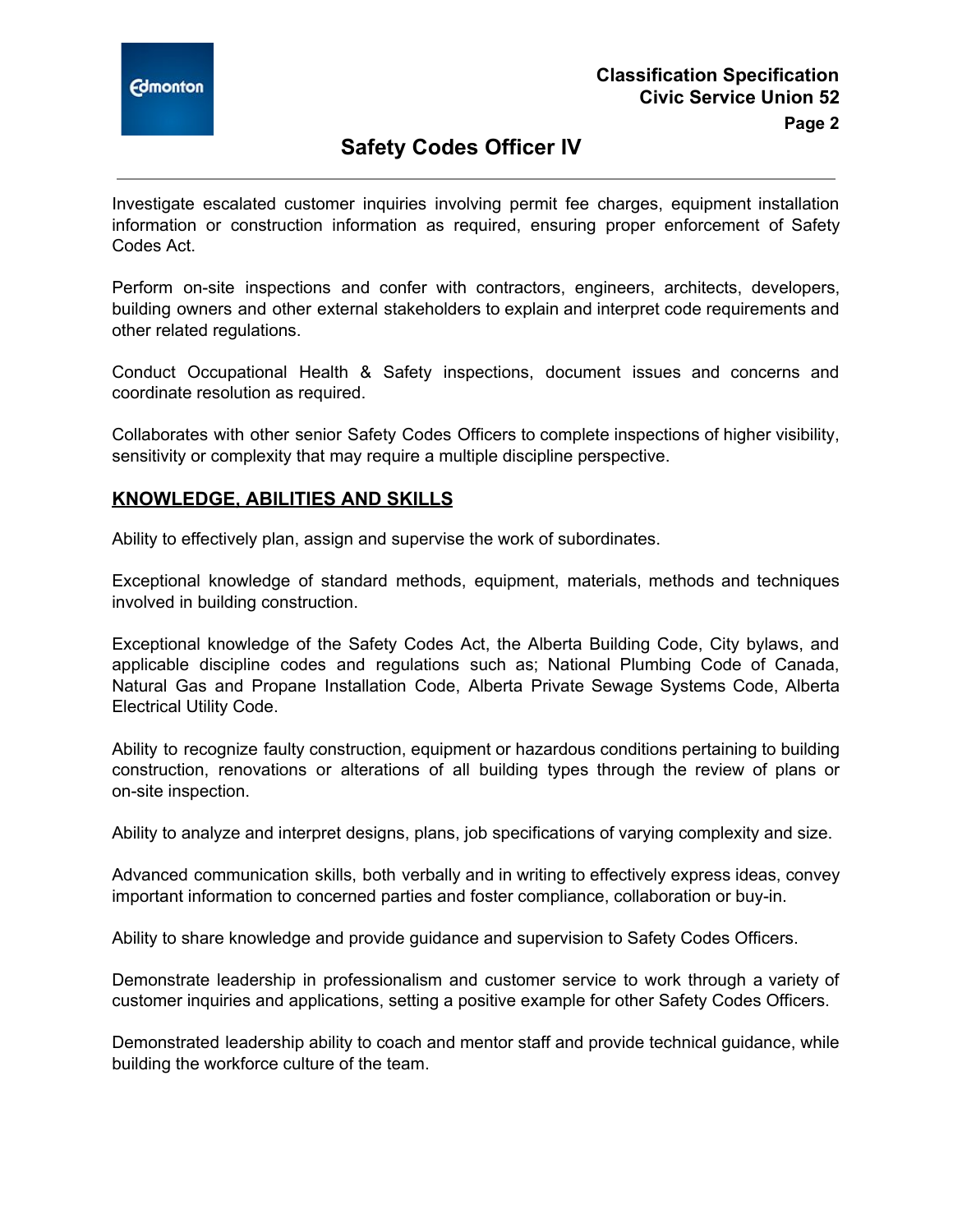

Strong ability to understand and explain technical concepts and interpretations in simple terms to city staff, other sections, developers, contractors, citizens and homeowners.

Ability to adapt and lead through changing priorities and circumstances.

Ability to foster a positive and engaging working environment.

Ability to adapt and lead the team through changing priorities and circumstances.

Ability to establish and maintain effective working relationships with internal and external stakeholders to facilitate a collaborative team environment.

## **TRAINING AND EXPERIENCE REQUIREMENTS**

#### Job Level

- Completion of the twelfth (12th) school grade
- Minimum 5 years' experience as a Registered Safety Codes Officer in plans examination and/or inspection within a related discipline
- Minimum of 3 years' experience in a supervisory capacity
- Valid Province of Alberta Class 5 Motor Vehicle License

### **HVAC Discipline:**

- Journeyman sheet metal certification recognized in Alberta with a minimum of seven (7) years' journeyman experience in mechanical installations in commercial and residential buildings; or
- Mechanical Engineering degree recognized in Canada and seven (7) years' of relevant experience in the building construction industry.

Registered HVAC All or Group B Level 3 Safety Codes Officer in the Province of Alberta is required.

#### **Plumbing and Gas Discipline:**

● Journeyman plumber and gasfitter certification recognized in Alberta with a minimum of seven (7) years' journeyman experience including three (3) years' in a supervisory capacity; or

Registered Plumbing Group A & Gas Group A Safety Codes Officer in the Province of Alberta is required.